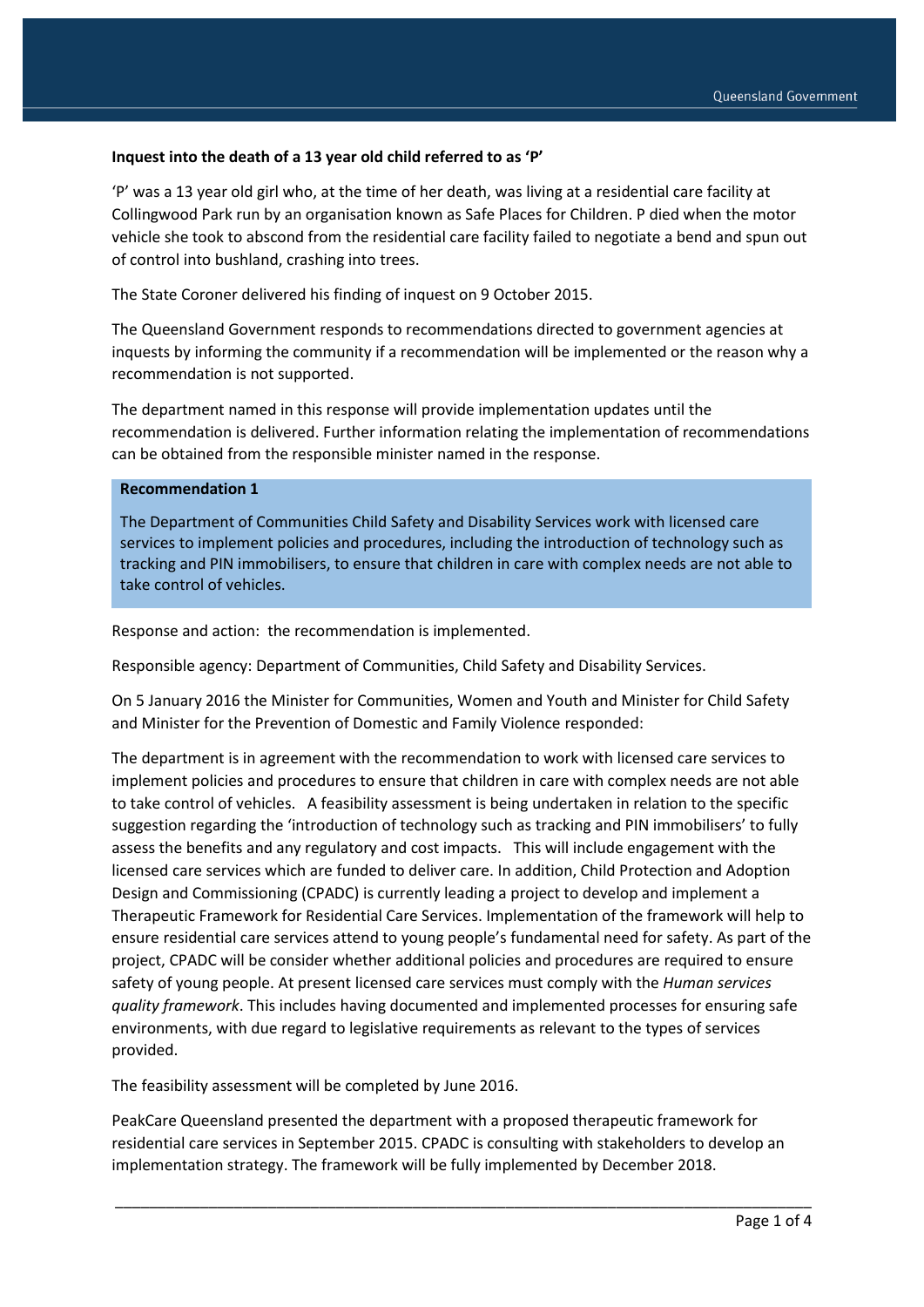### **On 29 June 2016 the Minister for Communities, Women and Youth and Minister for Child Safety and Minister for the Prevention of Domestic and Family Violence responded:**

The feasibility assessment for the use of safety technology for vehicles used with licensed care services has commenced. In addition to assessing the use of PIN immobilizers and in response to other safety concerns, the Department of Communities, Child Safety and Disability Services is assessing a range of vehicle safety measures, and include:

- vehicle tracking systems, including some that can remotely lock doors or immobilise engines in case of emergency.
- keyless entry
- reversing cameras
- other minimum safety standards.

The feasibility assessment remains on track for completion in 2016.

### **On 23 December 2016 the Minister for Communities, Women and Youth and Minister for Child Safety and Minister for the Prevention of Domestic and Family Violence responded:**

In November 2016, the department approved the following actions:

- 1. Licensed non-family based (residential) care services to implement policies and procedures requiring PIN immobilizers to be installed in all vehicles owned or leased by licenced nonfamily based care services.
- 2. The Human Services Quality Framework (HSQF) user guide to be amended to demonstrate the above requirement.
- 3. The HSQF user guide to be amended to clearly require all licensed care services to lock car keys safely away when not in use.

The HSQF user guide has been amended and the department will support service providers to implement this requirement.

A feasibility study undertaken by the department in consultation with non-government partners found that additional safety measures that were previously being considered, such as keyless entry, are now usually standard features for new vehicles, and tracking technology is expensive and not required if prevention strategies (such as installation of PIN immobilizers) are implemented.

#### **Recommendation 2**

In implementing recommendation 8.7 of the Carmody Report, the extent to which licensed care services should engage the Queensland Police Service to respond to placement related behaviours be reviewed, and consideration be given to an audit tool to monitor this practice and outcomes for young people in care in terms of entry to the criminal justice system.

Response and action: the recommendation is implemented.

Responsible agency: Department of Communities, Child Safety and Disability Services.

On 5 January 2016 the Minister for Communities, Women and Youth and Minister for Child Safety and Minister for the Prevention of Domestic and Family Violence responded: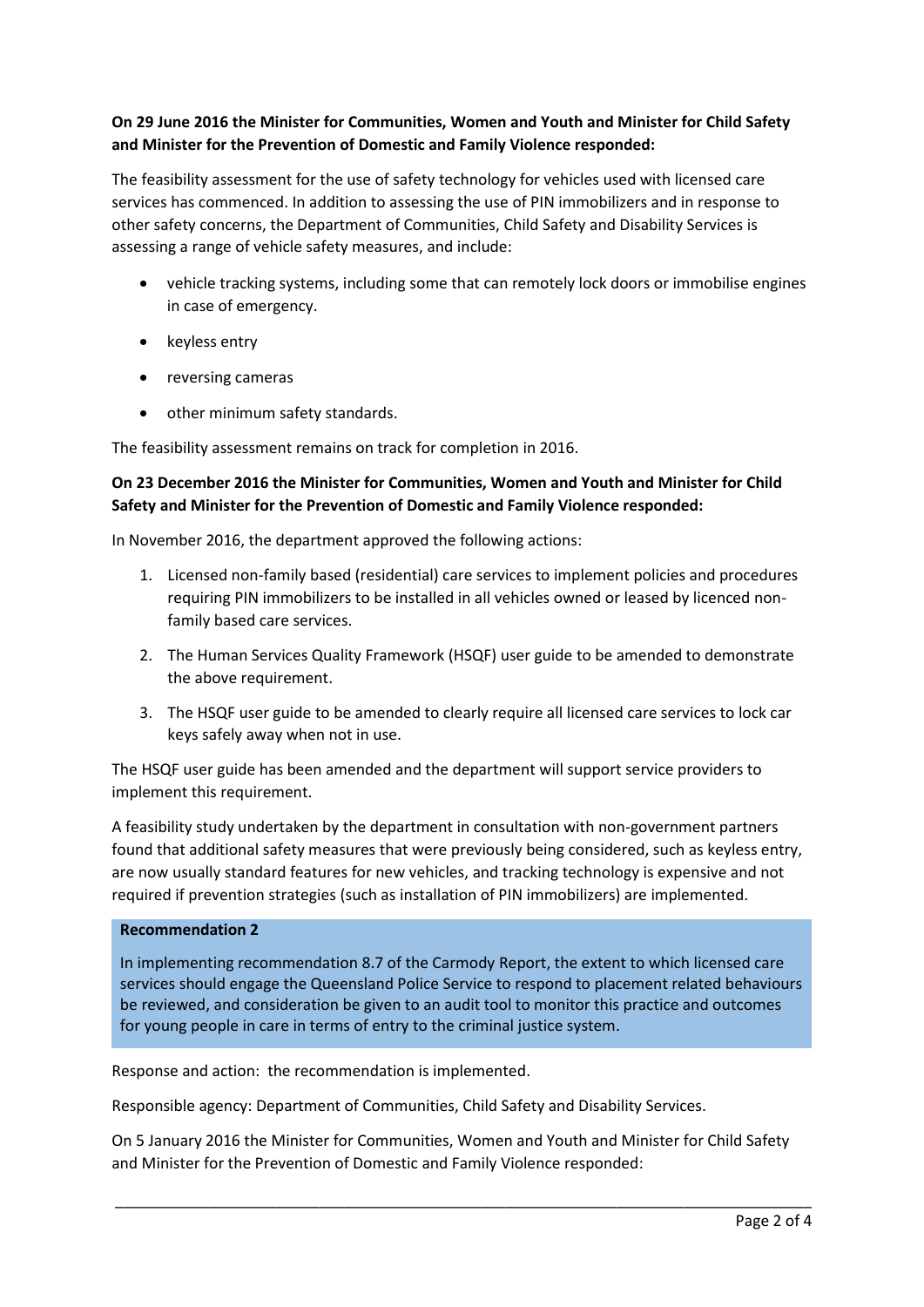The department is currently in the final stages of developing critical incident reporting guidelines for child safety care services. These guidelines will provide advice to care services about what constitutes a critical incident and when to report to Child Safety and also when to involve the Queensland Police Service. Once these guidelines are endorsed and made available to service providers, compliance will be monitored through the Human Services Quality Framework certification and maintenance audits.

Feedback on draft critical incident reporting guidelines is currently being collated and considered. The guidelines will be finalised by March 2016.

### **On 29 June 2016 the Minister for Communities, Women and Youth and Minister for Child Safety and Minister for the Prevention of Domestic and Family Violence responded:**

PeakCare and Foster Care Queensland provided significant feedback on the draft *Incident reporting guidelines* for child safety care services.

Feedback from peak bodies is being incorporated into the draft. The revised draft will be provided to the broader stakeholder group for final feedback prior to publishing, with the guidelines remaining on track for finalisation in 2016.

### **On 23 December 2016 the Minister for Communities, Women and Youth and Minister for Child Safety and Minister for the Prevention of Domestic and Family Violence responded:**

To ensure the guidelines meet the needs of children and young people and are also consistent with requirements/strategic direction of other government agencies we have undertaken significant consultation on the incident management and reporting guidelines.

The department provided non-government out of home care (OOHC) service providers, Queensland Police, peak bodies, Youth Advocacy Centre and youth justice a copy of the draft new incident management and reporting guidelines for child safety care services to allow feedback to be provided. The guidelines clarify what constitutes an incident, how incidents should be managed, when to report to Child Safety and when to engage with emergency services.

Final feedback from service providers to be considered prior to formal release of new incident reporting and management guidelines.

The human services quality framework and licensing tools will be amended to monitor this practice and outcomes for young people in care in terms of entry to the criminal justice system.

# **On 13 July 2017 the Minister for Communities, Women and Youth and Minister for Child Safety and Minister for the Prevention of Domestic and Family Violence responded:**

The review process and consideration of an audit tool is complete and feedback on the incident management and reporting guidelines was received.

The completed guidelines will be available on the department's [Incident reporting guide](https://www.communities.qld.gov.au/childsafety/partners/resources-publications)

#### **Recommendation 3**

The Department of Communities Child Safety and Disability Services review its positive behaviour support policy to ensure that it provides more guidance in relation to the circumstances in which reactive restraint can be used, and the types of restraint permitted. The policy should also highlight the significant risks, including asphyxiation, posed to the wellbeing of persons being restrained by inappropriate restraint techniques.